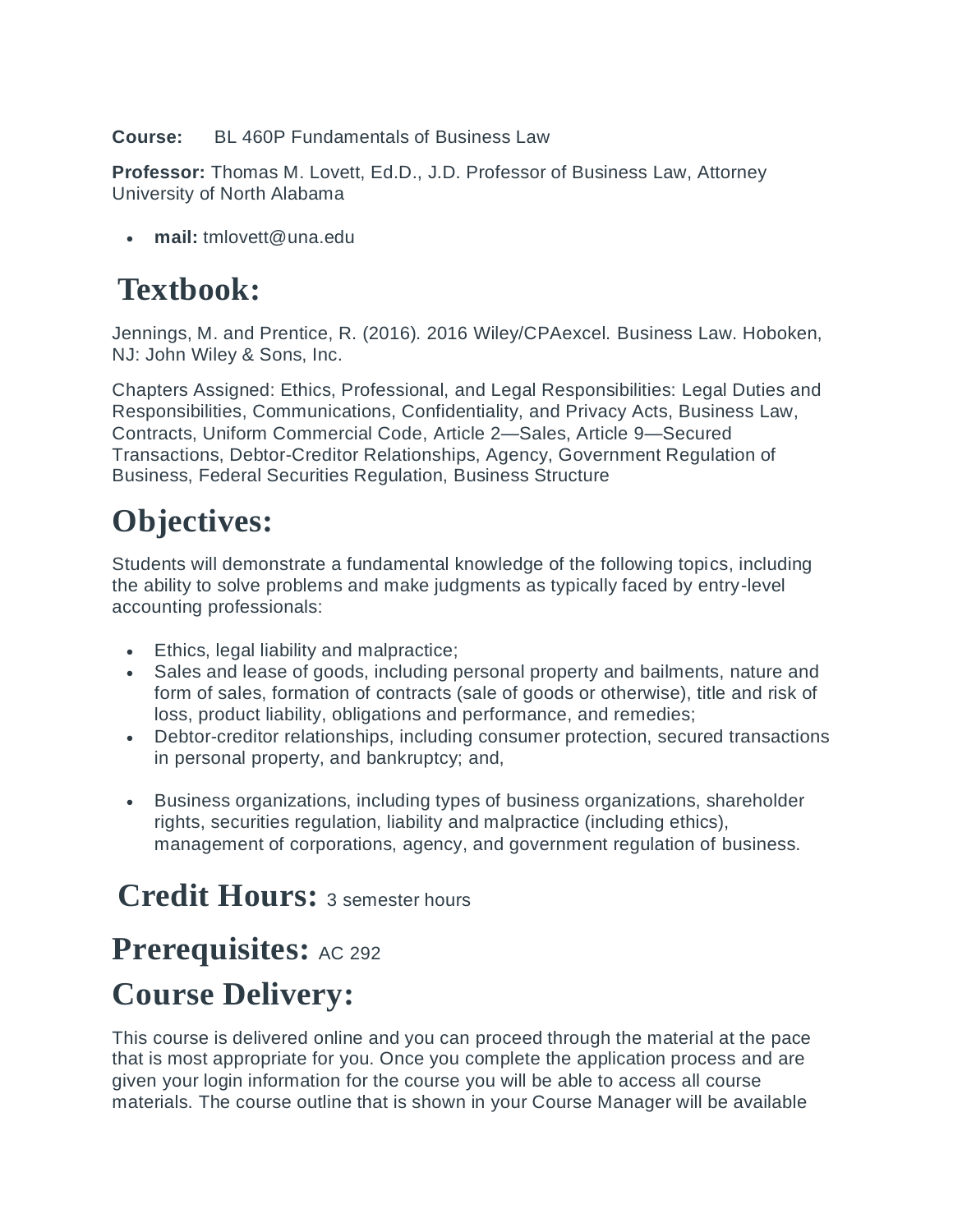online and will guide you through the course. The study text materials, lesson videos, and homework questions are all included online.

For each lesson assigned, it is recommended that you first watch the video lecture to become familiar with the area. You should then read the study text material and work through the problems and solutions included in the study text. Your last step is to work all of the homework problems provided in the lesson (true/false questions and multiple choice questions). Note that detailed solutions are provided to the multiple choice questions, but you should work each problem on your own before checking the solution. The best way to learn accounting is to work problems yourself, not just read problems and the related solutions. Homework problems, as shown in the table below, are not calculated in your final grade for the course; however, it is recommended that you work through them as a way to learn the content.

| <b>Homework Type</b>            | <b>Included in Homework Participation??</b> |
|---------------------------------|---------------------------------------------|
| <b>Knowledge Checks</b>         | Not Included in Participation               |
| <b>Supplementary Questions</b>  | Not Included in Participation               |
| <b>Test Bank</b>                | Not Included in Participation               |
| <b>Assessment Questions</b>     | Not Included in Participation               |
| <b>Task Basked Simulations</b>  | Not Included in Participation               |
| 4-hour Simulated Practice Exams | Not Included in Participation               |

Canvas quizzes and exams **are** calculated in your final grade and should be taken at the time shown in your lesson outline. Note that quizzes and exams do have time limits. If you have any questions as you complete the course please email me.

### **Course Access and Enrollment Issues:**

- 1. Once your application has been processed and you are officially admitted as a student at UNA and enrolled in this course, you will receive an email from the professor welcoming you to the course.
- 2. The University of North Alabama allows students two semesters to complete the requirements for a specific course, subject to the approval of the instructor. If you do not complete the course in the semester of your initial enrollment, you will receive a grade of "Incomplete" and will be able to complete the course in the following semester. If you do not complete the course by the end of the second semester of enrollment, then you automatically receive a failing grade for the
- 3. The content covered in this course is very similar to the content covered in the face-to-face courses offered at UNA. If you plan to pursue the CPA license, we advise you to be familiar with the requirements for the state where you plan to sit for the CPA exam to insure that the courses you complete are appropriate. These requirements can vary substantially across states (see [nasba.org f](http://www.nasba.org/)or a listing of State Boards of Accountancy websites).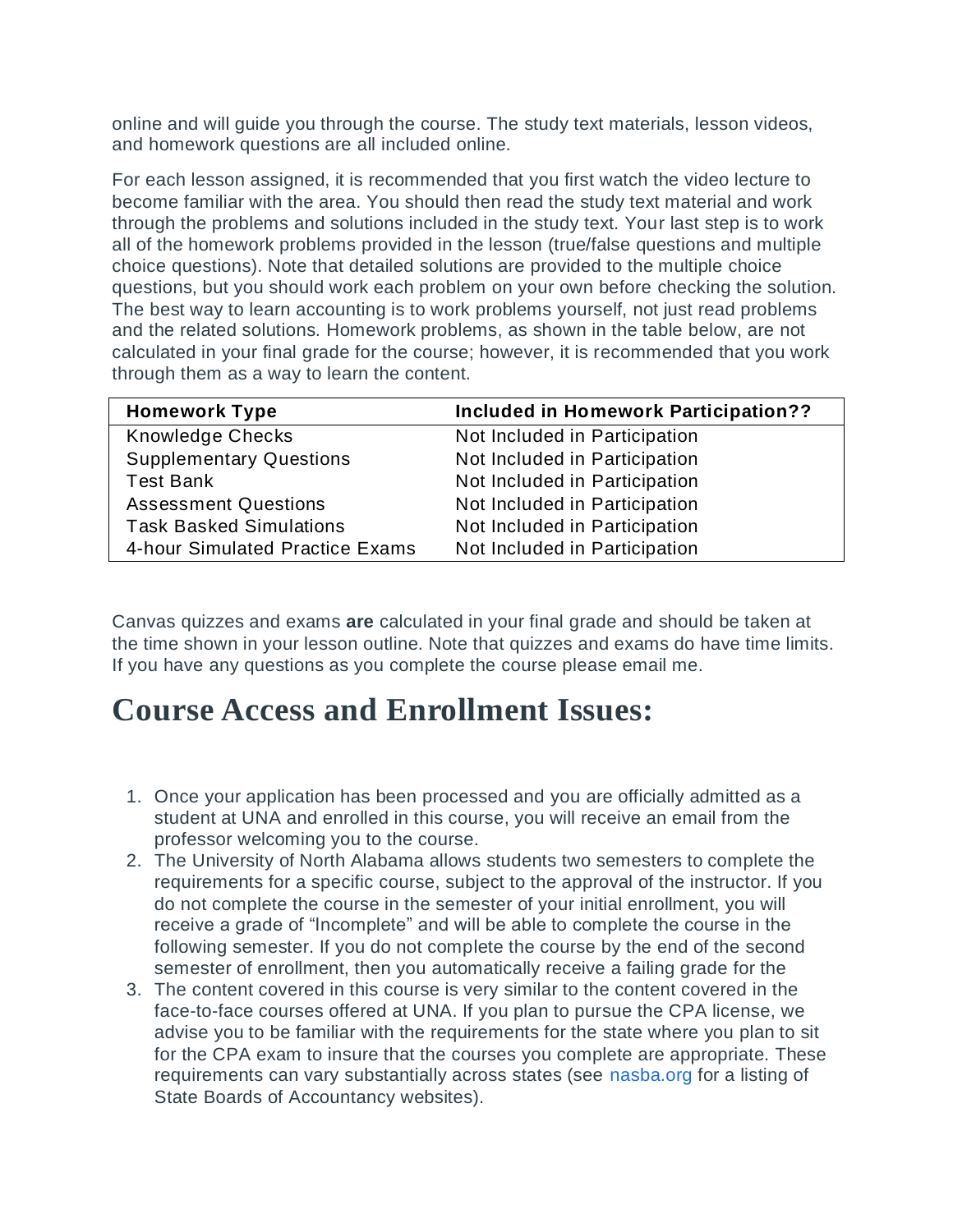# **Course Assessments and Final Grade:**

The following are the general policies for this class. Deviations may be necessary.

- 1. There will be four exams and nine quizzes.
- 2. All exams and quizzes will be given on-line and will focus on problem-solving skills. Students will be allowed no more than 40 minutes for each exam and no more than 15 minutes for each quiz. All exams and quizzes will be open book and notes, but each student must complete the tests without assistance from other.
- 3. DO NOT CHEAT ON EXAMS OR QUIZZES. Anyone who cheats will receive an F for the course.
- 4. Note that each Module contains several *assessments* (also called *practice assignments*). These focus on specific topics and, as practice, are intended to give you an idea of your mastery of the material. The *assessments* do not count toward your final grade. Your final grade is based on your performance on the nine quizzes and four exams at the end of the respective Modules.

 $9$  Quizzes  $\omega$  10 points each = 90 points (31% of your total grade) 4 Examinations @ 50 points each = 200 points (69% of your total grade)

Final grades are determined as follows:

| 90% or above |   |
|--------------|---|
| 80% to 90%   | R |
| 70% to 80%   | C |
| 60% to 70%   |   |
| Below 60%    |   |

Your grade will be the percentage of your total points earned to 290 points.

# **Topics Covered:**

Ethics, Professional, and Legal Responsibilities: Legal Duties and Responsibilities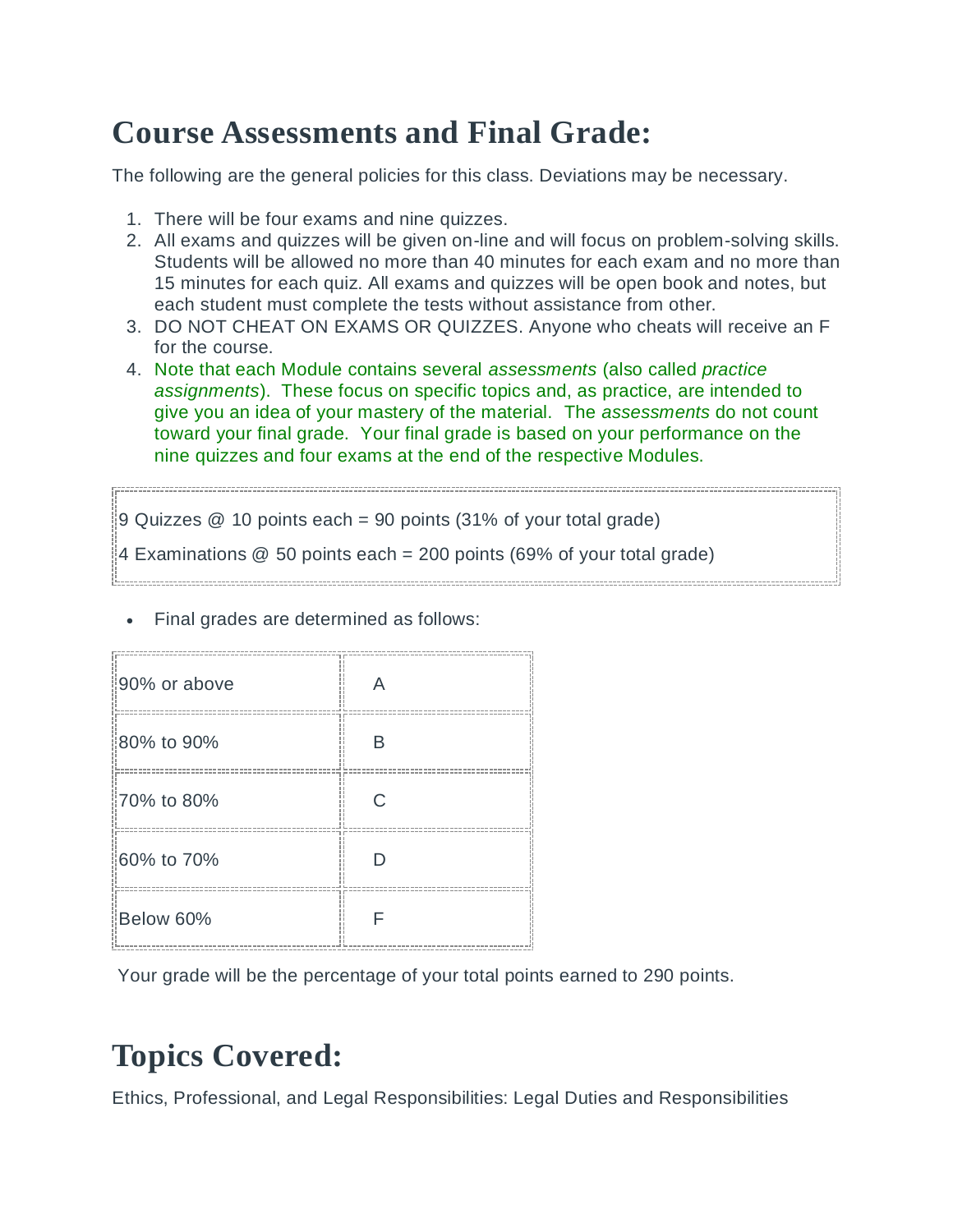Malpractice Liability

Federal Statutory Liability

Privileged Communications, Confidentiality, and Privacy Acts

**Contracts** 

Introduction and Classification

Formation—Offer and Acceptance

**Consideration** 

Statute of Frauds and Records

Defenses to Formation

Performance and Remedies

Third Party Rights

Uniform Commercial Code:

Article 2—Sales

Application and Formation

Title and Risk of Loss

Terms—Warranties and Product Liability

Performance

Article 2 Remedies

Article 9—Secured Transactions

Introduction and Creation of Security Interests

Perfection of Security Interests

Priorities in Security Interests

Rights of Secured Parties and Debtors

Debtor-Creditor Relationships

Suretyship—Introduction, Creation, and Types

Suretyship—Rights of Parties

Agency

Types of Agency Relationships and Creation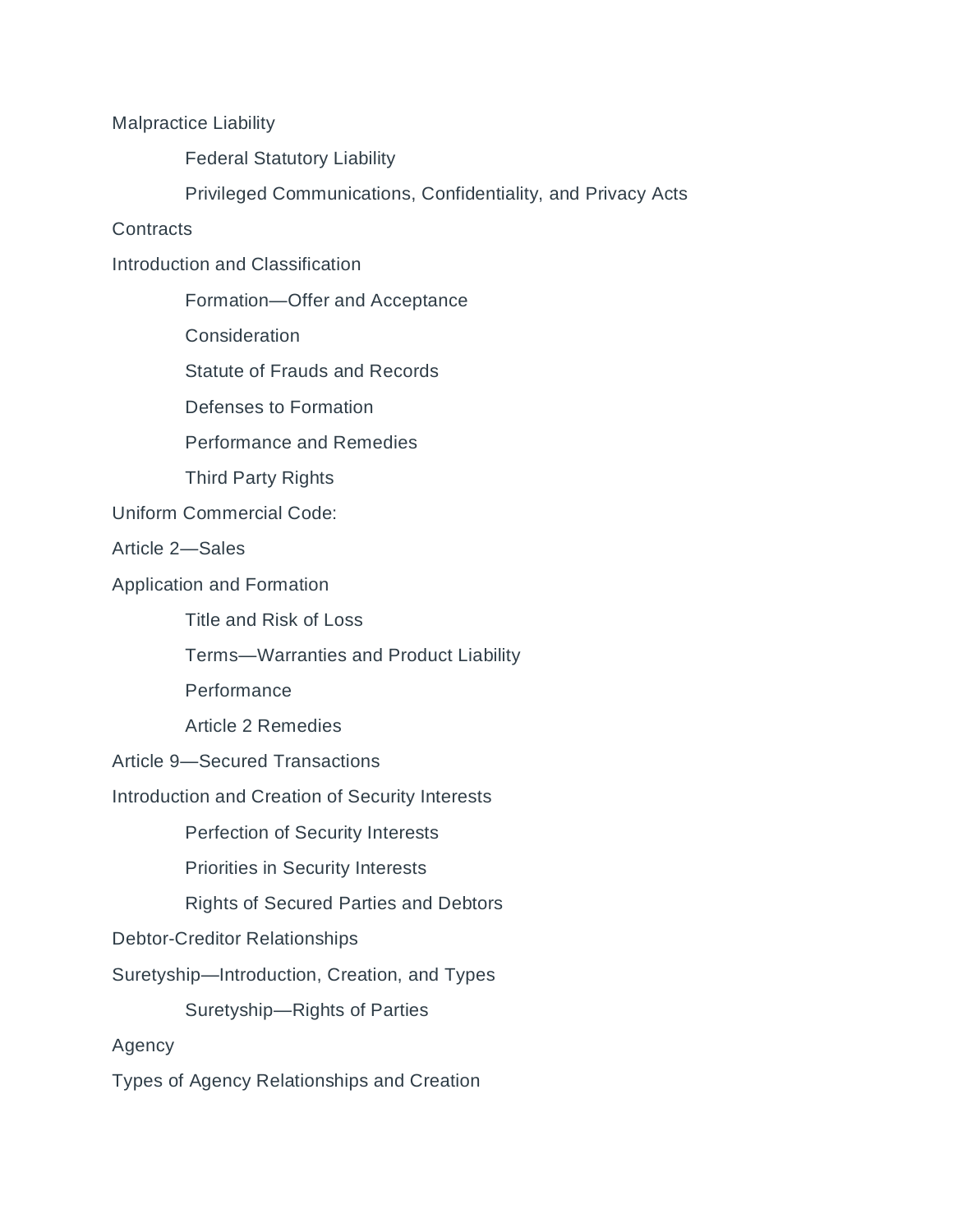Duties of Agents and Principals

Contract Liability of Agents and Principals

Tort Liability of Agents and Principals

Government Regulation of Business:

Federal Securities Regulation

#### Defining a 'Security'

The Registration Process

Exempt Transactions and Securities

The JOBS Act of 2012

Liability Provisions—1933 Act

Purposes, Requirements and Provisions of the 1934 Act

Criminal Liability

#### Business Structure

Selection of a Business Entity

Formation

**Operations** 

**Termination** 

Financial Structure

Rights and Duties

Authority of Owners and Managers

### **ACADEMIC HONESTY—UNIVERSITY POLICY:**

Students are expected to be honorable and observe standards of conduct appropriate to a community of scholars. Additionally, students are expected to behave in an ethical manner. Individuals who disregard the core values of truth and honesty bring disrespect to themselves and the University. A university community that allows academic dishonesty will suffer harm to the reputation of students, faculty and graduates. It is in the best interest of the entire university community to sanction any individual who chooses not to accept the principles of academic honesty by committing acts such as cheating, plagiarism, or misrepresentation. Offenses are reported to the Vice President for Academic Affairs and Provost for referral to the University Student Discipline System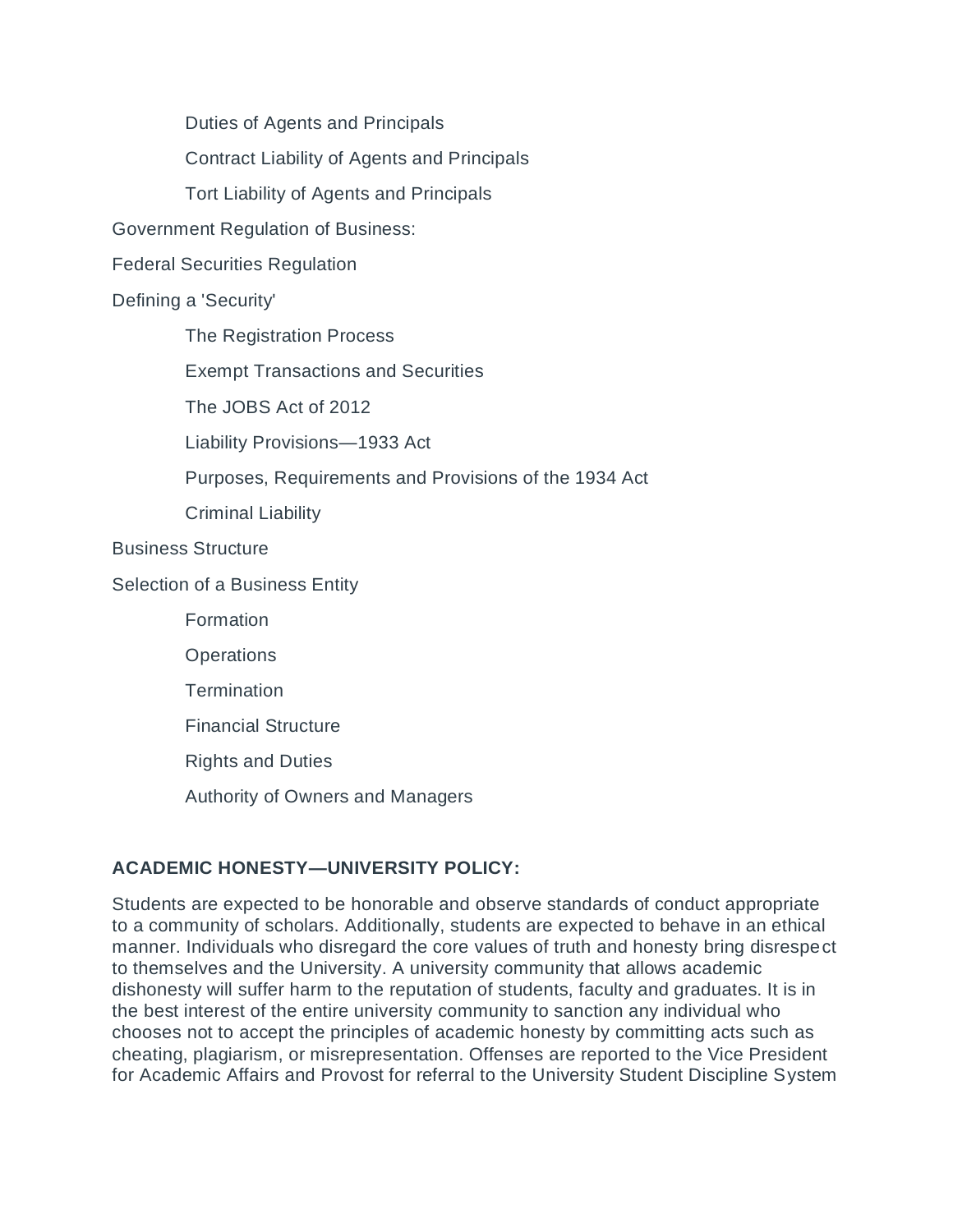for disposition (see "Academic Honesty" in the Academic Procedures and Requirements section of the University Catalog for more information).

#### **STUDENTS WITH DISABILITIES—UNIVERSITY POLICY:**

In accordance with the Americans with Disabilities Act (ADA) and Section 504 of the Rehabilitation Act of 1973, the University offers reasonable accommodations to students with eligible documented learning, physical and/or psychological disabilities. Under Title II of the Americans with Disabilities Act (ADA) of 1990, Section 504 of the Rehabilitation Act of 1973, and the Americans with Disabilities Amendment Act of 2008, a disability is defined as a physical or mental impairment that substantially limits one or more major life activities as compared to an average person in the population. It is the responsibility of the student to contact Disability Support Services to initiate the process to develop an accommodation plan. This accommodation plan will not be applied retroactively. Appropriate, reasonable accommodations will be made to allow each student to meet course requirements, but no fundamental or substantial alteration of academic standards will be made. Students needing assistance should contact Disability Support Services. Complete guidelines and requirements for documentation can be found on the DSS web pages at [http://www.una.edu/disability-support.](http://www.una.edu/disability-support)

#### **INFORMATION TECHNOLOGY ACCEPTABLE USE—UNIVERSITY POLICY**

This acceptable use statement governs the use of computers, networks, and other information technologies at the University of North Alabama. This statement applies to all students and employees of the University, and to all other persons who may legally or illegally use or attempt to use a computer resource owned by the University, and/or is connected by any means to the campus computing network. As a user of these resources, you are responsible for reading and understanding this document. To view the entire Information Technologies Acceptable Use Statement, please see [http://www.una.edu/its/una-it-policy.html.](http://www.una.edu/its/una-it-policy.html)

#### **TITLE IX—UNIVERSITY POLICY**

The University of North Alabama has an expectation of mutual respect. Students, staff, administrators, and faculty are entitled to a working environment and educational environment free of discriminatory harassment. This includes sexual violence, sexual harassment, domestic and intimate partner violence, stalking, gender-based discrimination, discrimination against pregnant and parenting students, and genderbased bullying and hazing.

Faculty and staff are required by federal law to report any observation of harassment (including online harassment) as well as any notice given by students or colleagues of any of the behaviors noted above. Retaliation against any person who reports discrimination or harassment is also prohibited. UNA's policies and regulations covering discrimination and harassment may be accessed at [https://www.una.edu/titleix/.](https://www.una.edu/titleix/) If you have experienced or observed discrimination or harassment, confidential reporting resources can be found on the website or you may make a formal complaint by contacting the Title IX Coordinator at 256-765-4223.